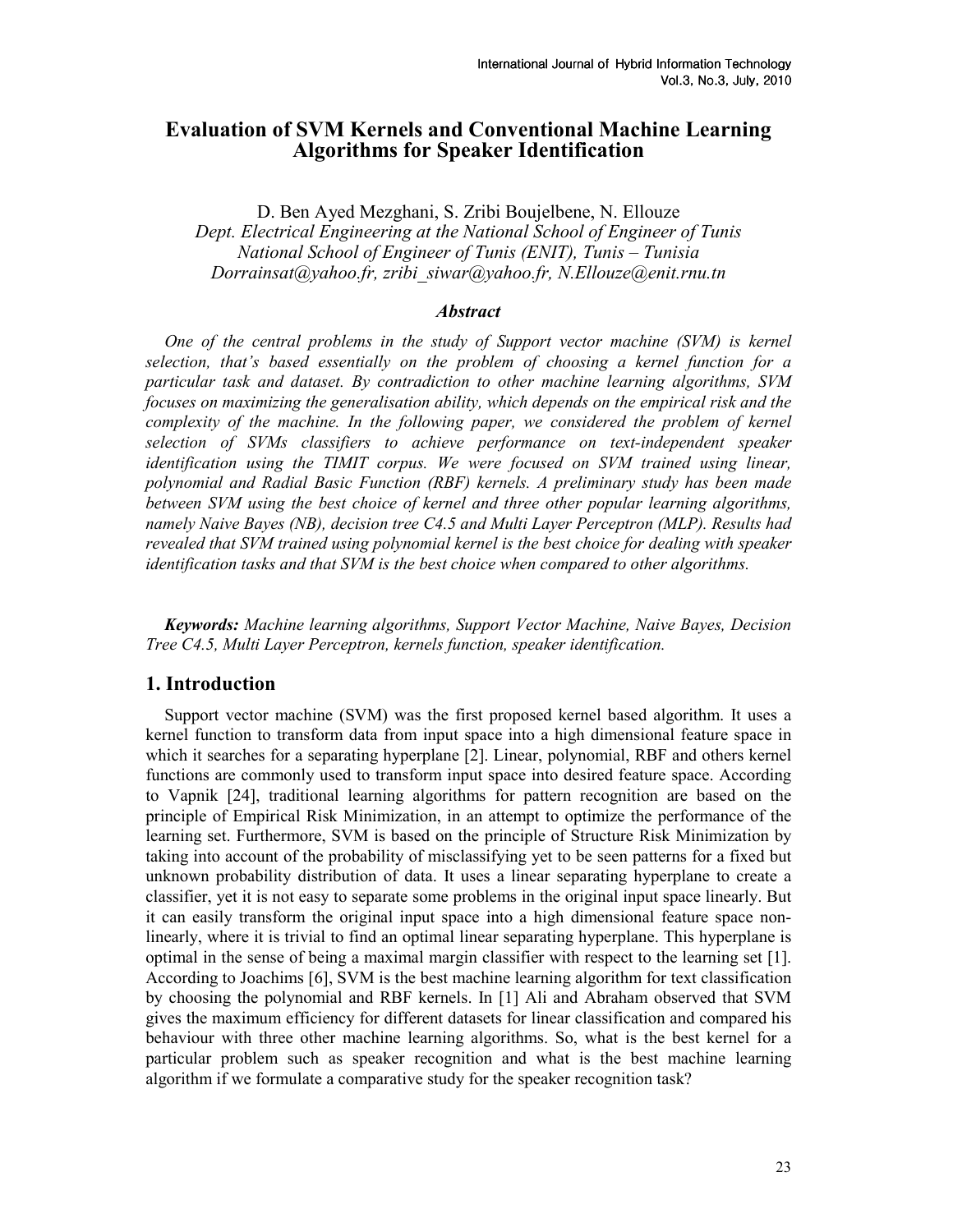In this paper, we were attempted to investigate the best choice among SVM kernels namely linear, polynomial and RBF kernels then we were attempted to make a preliminary study between SVM with the best choice of kernel and three popular machine learning algorithms including NB, C4.5 and MLP. These latest four algorithms were evaluated for closed-set text independent speaker identification using the TIMIT corpus, which provided high quality recordings of speech. The task was not straightforward especially since we were required the application of different types of kernels by using different feature datasets.

This paper was organized as follow: in section 2 the speaker identification task was briefly described. In section 3 an overview of four popular machine learning algorithms was defined including SVM, NB, C 4.5 and MLP. In section 4, simulations were presented and finally results were discussed in section 5.

# 2. Speaker identification

Speaker recognition, which can be classified into identification and verification task refers to the concept of recognizing a speaker by his/her voice [11]. Figure 1 shows the abstraction of an automatic speaker recognition system.

The objective of speaker verification is to verify the claimed identity of that speaker based on the voice samples of that speaker alone. Speaker identification deals with a situation where the person has to be identified as being one among a set of persons by using his/her voice samples. The speaker identification problem may be subdivided into closed-set and open-set. If the target speaker is assumed to be one of the registered speakers, the recognition task is a closed-set problem. If there is a possibility that the target speaker is none of the registered speakers, the task is called an open-set problem. In general, the open-set problem is much more challenging. In the closed-set task, the system makes a forced decision simply by choosing the best matching speaker from the speaker database. However, in the case of open-set identification, the system must have a predefined tolerance level so that the similarity degree between the unknown speaker and the best matching speaker is within this tolerance. Another distinguishing aspect of speaker identification systems is that they can either be text-dependent or textindependent depending on the application. In the text-dependent case, the input sentence or phrase is fixed for each speaker, whereas in the text-independent case, there is no restriction on the sentence or phrase to be spoken.

For such problem, a classifier consists of M speaker models (one for each speaker) and the decision logic necessary to render a decision. In the training phase, the feature vectors are used to create a model for each speaker. During the testing phase, when the test feature vector comes in, a number will be associated with each speaker model indicating the degree of match with that speaker's model. This is done for a set of feature vectors and the derived numbers can be used to find a likelihood score for each speaker's model. For the speaker identification task, the feature vectors of the test utterance will be passed through all the speakers' models and the scores are calculated. The model having the best score gives the speaker's identity (which is the decision). The output or score of the models may be a distortion measure or probability depending on the type of model. The identification success rate of the system is calculated as the ratio of the number of test cases for which the speaker is identified correctly to the total number of test cases for all the speakers. In open set problems, a scheme is used wherein a threshold value is needed in order to find out if the speaker is out of the set of M speakers. In closed set speaker identification, there is one source of error, namely,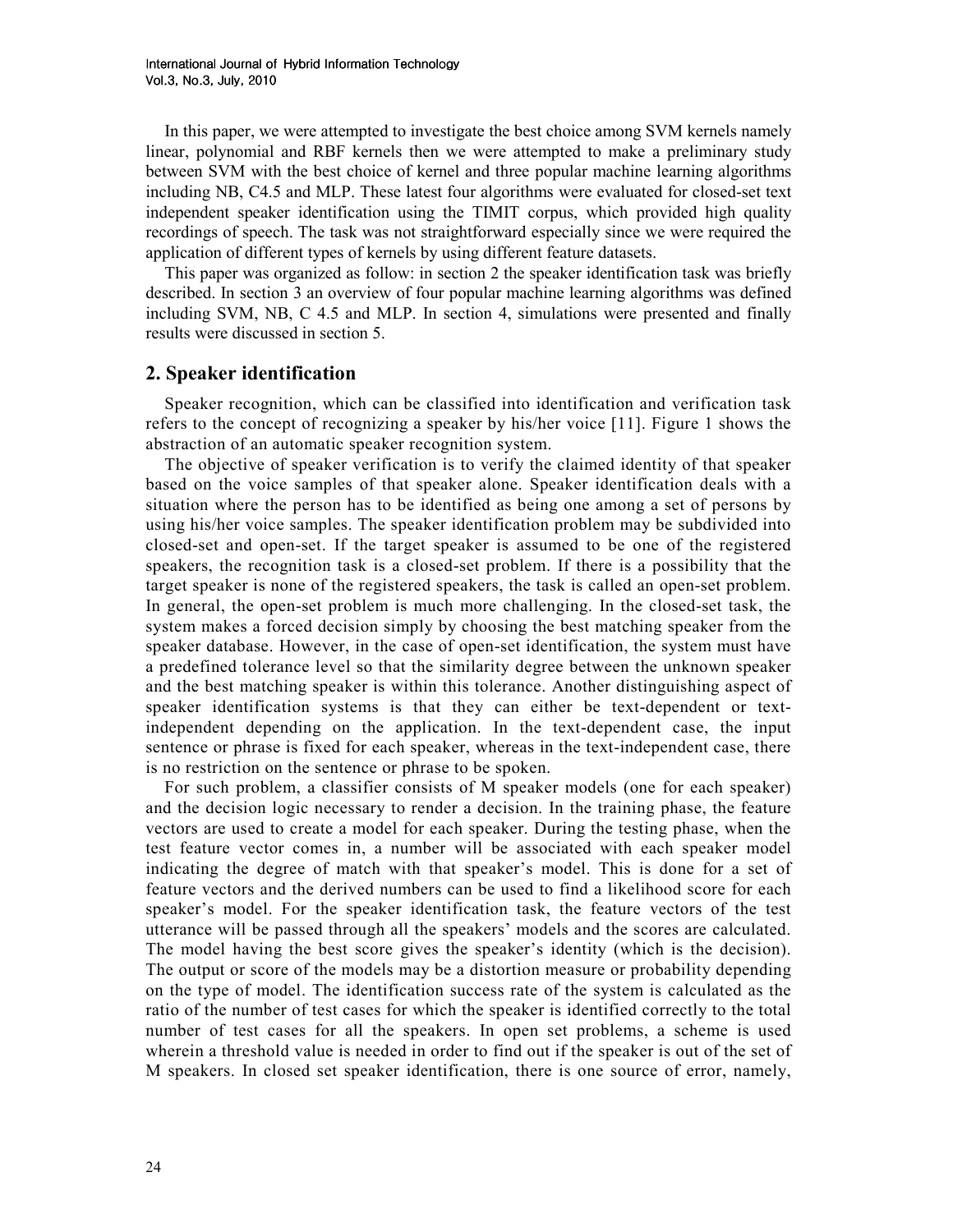when a speaker is not identified correctly. In the open set case, there are two additional sources of error. First, a speaker not in the set of M speakers is deemed to be within the set. The second is the opposite scenario when a speaker in the set is deemed to be outside the set.



Figure 1. Components of automatic speaker recognition system.

### 3. Machine learning algorithms for speaker recognition

Machine learning is one of the hottest research areas of data mining. It has been widely adopted in speaker recognition task. This section gives a brief overview of four machine learning algorithms related to this study, namely SVM, NB, C4.5, and MLP.

#### 3.1. Support Vector Machine

An SVM is a kernel machine method that makes its decisions by constructing a hyperplane that optimally separates two classes. The hyperplane is defined by  $x \cdot w + b = 0$  where w is the normal to the plane.

For linearly separable data presented by  $\{x_i, y_i\}$ ,  $x_i \in \mathbb{R}^d$ ,  $y_i \in \{-1,1\}$ ,  $i = 1...N$ .  $\{y_i, y_i\}$ ,  $x_i \in \mathbb{R}^d$ ,  $y_i \in \{-1, 1\}$ ,  $i = 1...N$ . the optimal hyperplane is determined according to the maximum margin criterion. This is achieved by minimising

$$
||w||_2^2 \text{ subject to } (x_i \cdot w + b)y_i \ge 1, \forall i. \tag{1}
$$

The solution for the optimal hyperplane  $w_0$  is a linear combination of a small subset of data  $x_s$ ,  $s \in \{1...N\}$ , known as the support vectors that satisfy  $(x_s \cdot w_0 + b)y_s = 1$ .

For not linearly separable data, no hyperplane exists for which all points that satisfy the inequality above. To overcome this problem,  $\zeta_i$  are introduced and the object is then achieved by minimising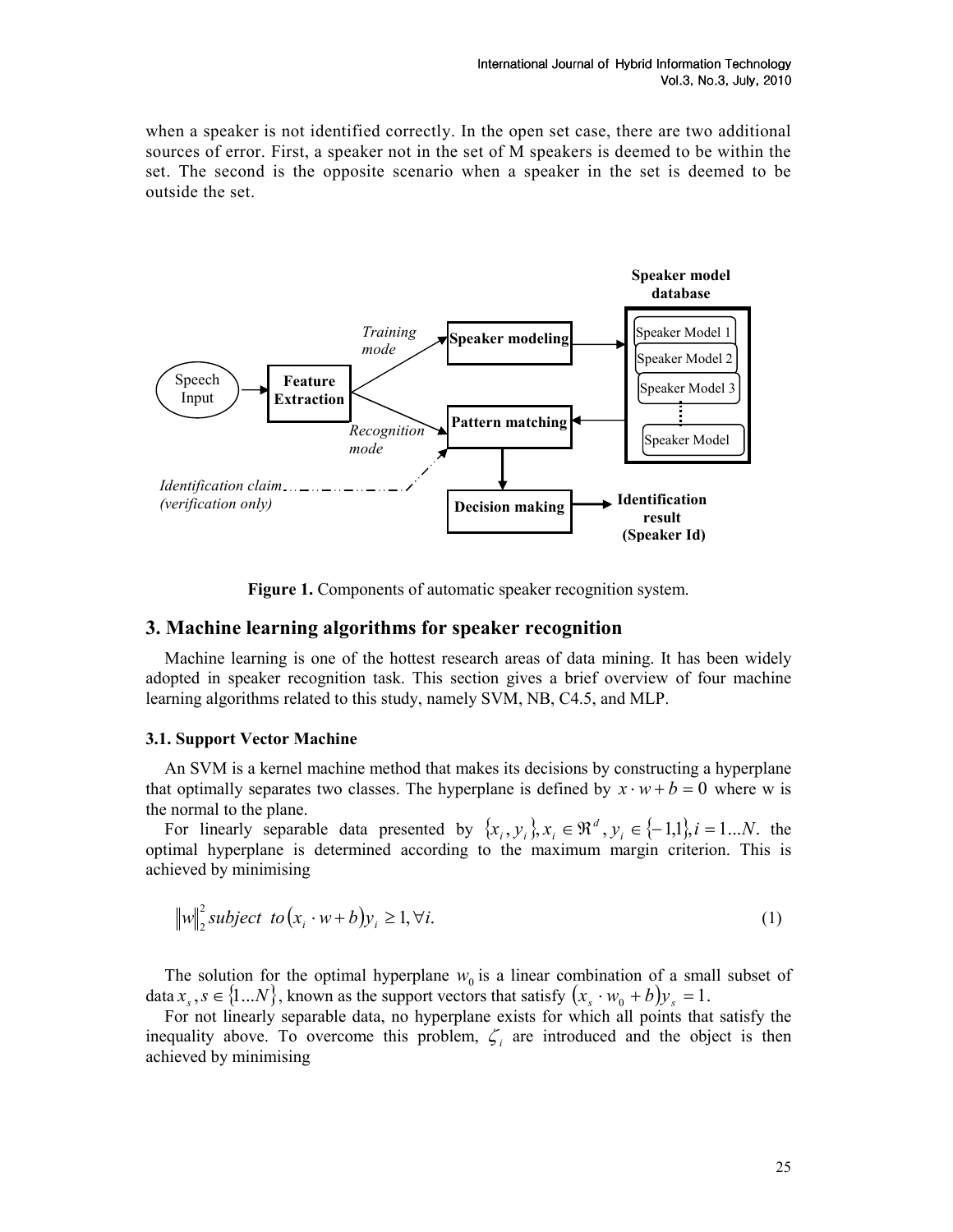International Journal of Hybrid Information Technology Vol.3, No.3, July, 2010

$$
\frac{1}{2}||w||_2^2 + C \sum_i L(\zeta_i) \text{ subject to } (x_i \cdot w + b)y_i \ge 1 - \zeta_i
$$
\n<sup>(2)</sup>

Where  $L$  is the loss function,  $C$  is a hyper-parameter used to specify the effects of minimising the empirical risk and maximising the margin and the empirical risk associated with the marginal or misclassified points is presented by the term on the RHS. According to Burges [4], the dual formulation, which is more conveniently solved, of (2) with  $L(\mathcal{L}_i) = \mathcal{L}_i$  is

$$
\max_{\alpha} \left( \sum_{i} \alpha_{i} + \sum_{i,j} \alpha_{i} \alpha_{j} y_{i} y_{j} x_{i} \cdot x_{j} \right) \text{subject to}
$$
\n
$$
0 \leq \alpha_{i} \leq C
$$
\n
$$
\sum_{i} \alpha_{i} y_{i} = 0
$$
\n(3)

Where  $\alpha_i$  is the Lagrange multiplier of the i<sup>th</sup> constraint in the primal optimization problem. The dual can be solved using standard quadratic programming techniques. The optimal plane,  $w_0$  is given by

$$
w_0 = \sum_i \alpha_i y_i x_i \tag{4}
$$

The extension to non-linear boundaries is achieved through the use of kernels that satisfy Mercer's condition. In practice, kernels commonly used are linear kernels polynomial kernels and radial basis function (RBF) kernels. The linear kernels take the form

$$
K(x_i, x_j) = (x_i \cdot x_j) \tag{5}
$$

The polynomial kernels take the form

$$
\mathbf{K}\left(x_i, x_j\right) = \left(x_i \cdot x_j + 1\right)^p\tag{6}
$$

where  $p$  is the degree of the polynomial. Radial basis functions have received significant attention, most commonly with a Gaussian of the form

$$
\mathbf{K}\left(x_{i}, x_{j}\right) = \exp\left[-\frac{1}{2}\left(\frac{\left\|x_{i} - x_{j}\right\|}{\sigma}\right)^{2}\right]
$$
\n(7)

Where  $\sigma$  is the width of the radial basis function. Classical techniques utilizing radial basis functions employ some method of determining a subset of centers. Typically, a method of clustering is first employed to select a subset of centers. An attractive feature of the SVM is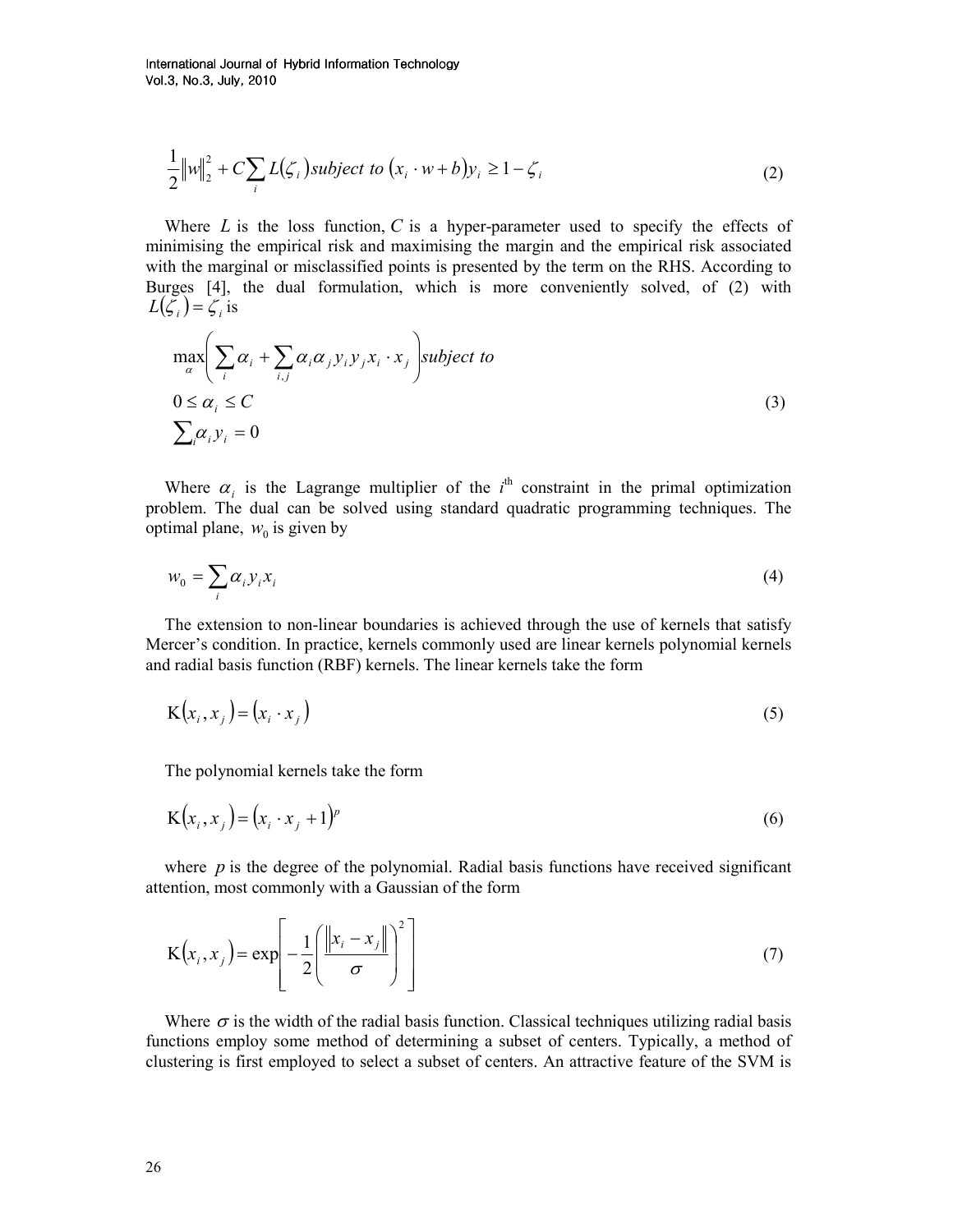that this selection is implicit, with each support vectors contributing one local Gaussian functions, and centred at that data point.

The dual for the non-linear case is thus

$$
\max_{\alpha} \left( \sum_{i} \alpha_{i} + \sum_{i,j} \alpha_{i} \alpha_{j} y_{i} y_{j} K(x_{i}, x_{j}) \right) \text{subject to}
$$
\n
$$
0 \leq \alpha_{i} \leq C
$$
\n
$$
\sum_{i} \alpha_{i} y_{i} = 0
$$
\n(8)

For speaker recognition, the first approach in using SVM classifiers was implemented by Schmidt in [12]. Another approach became recently more popular, consists of using a combination of GMMs and SVMs. In [17], [19], [20] several types of combination were proposed.

#### 3.2. Naive Bayes

Naive Bayes is the simplest form of Bayesian network, in which all attributes are independent given the value of the class variable. This is called conditional independence. In [16], Zhang suggested that, despite their simplicity, the NB classifier is one of the most efficient and effective inductive learning algorithm for classification and it has been found to perform surprisingly well.

The NB algorithm computes a discriminate function for each of  $n$  possible classes. Let E be an example vector, with a features  $\{X_p,...X_a\}$ , and  $B_i(E)$  the discriminate function corresponding to the  $i^{th}$  class. The chosen class,  $C_k$ , is the one for which

$$
B_k(E) > B_i(E) \forall i \neq k \tag{9}
$$

The discriminate function  $B_i(E)$  is defined as

$$
B_i(E) = \Pr(Class = C_i) \prod_{j=1}^{a} \Pr(X_j = v_j | Class = C_i)
$$
\n(10)

Where  $v_j$  is the value of the feature  $X_i$  in example E. The classification rule might be changed to reflect some desired operating conditions: in a two class problem the rule might be changed such that if one discriminate were above a given threshold, then that class would be assigned, regardless of the value of the other discriminate.

For speaker recognition, NB algorithm is largely used such in [10], [9], etc.

#### 3.3. Decision tree C4.5

The decision tree C4.5 is admittedly the most widely classifier used for pattern recognition [23]. It uses an improved version of the ID3 algorithm. Among the merits of the C4.5 algorithms are: its applicability in a variety of learning problems, its computational efficiency and the human-readable format of the induced models. At the same time it provides comprehensible rules which are harder to interpret.

C4.5 builds decision trees from a set of training data in the same way as ID3, using the concept of Information Entropy. The training data is a set  $S = s_1, s_2, \dots$  of already classified samples. Each sample  $s_i = x_1, x_2, ...$  is a vector where  $x_1, x_2, ...$  represent attributes or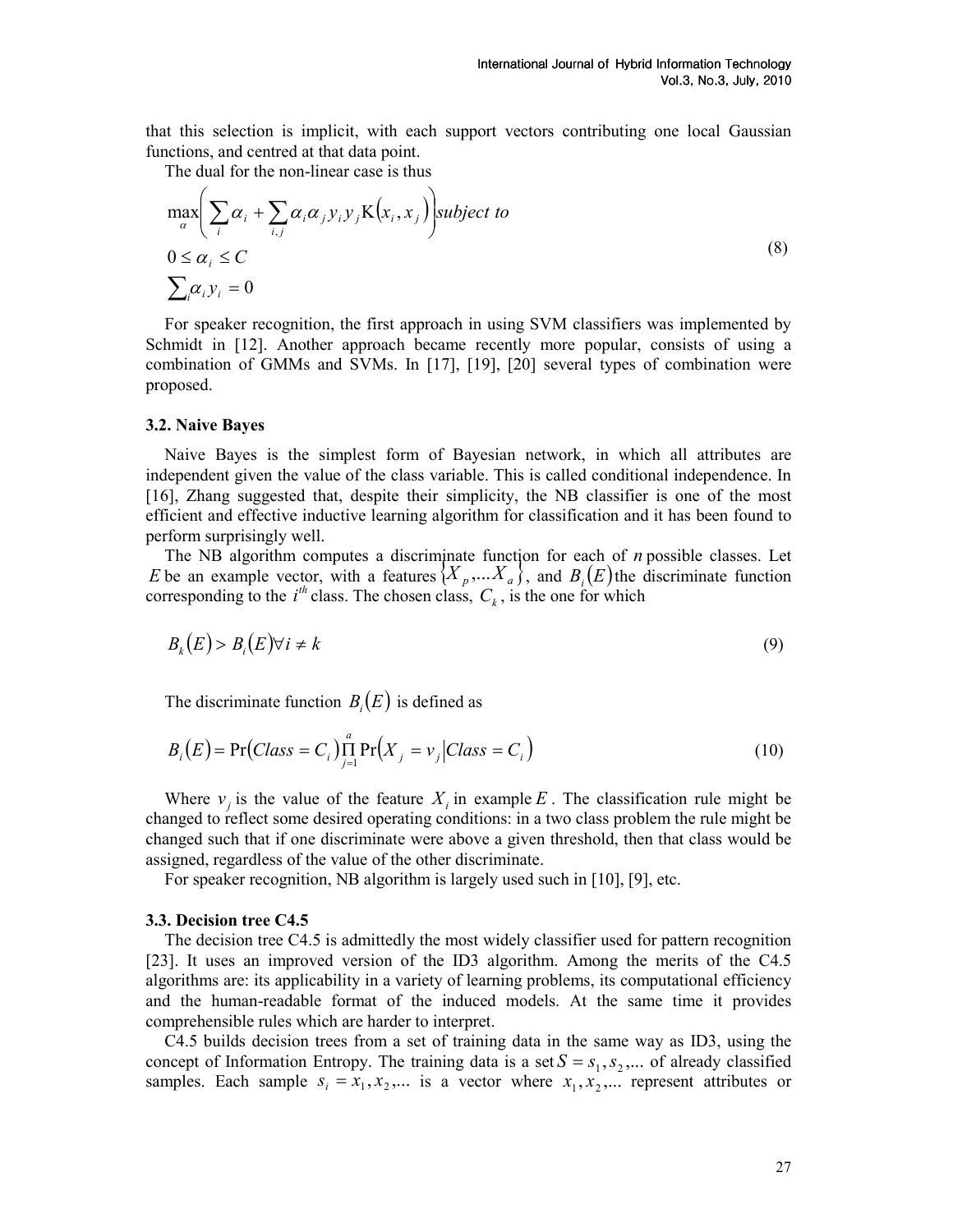features of the sample. The training data is augmented with a vector  $C = c_1, c_2, ...$  where  $c_1, c_2, \ldots$  represent the class that each sample belongs to.

C4.5 uses the fact that each attribute of the data can be used to make a decision that splits the data into smaller subsets. It examines the normalized Information Gain that results from choosing an attribute for splitting the data. The attribute with the highest normalized information gain is the one used to make the decision. The algorithm then recurs on the smaller sub lists.

This algorithm has a few base cases; the most common case is when all the samples belong to the same class. Once this happens, a leaf node of the decision tree will be created. It might also happen that no information gain had given. In this case, C4.5 creates a decision node higher up the tree using the expected value of the class. It might also that never seen any instances of a class, again.

For speaker recognition, the feature vectors are obtained from the training data for all speakers. Then, the data is labeled and a binary decision tree is trained for each speaker. The leaves of the binary decision tree identify the class label as follow: a one corresponds to the speaker and a zero corresponds to "not the speaker". For speaker identification, all feature vectors are applied to each decision tree for the test utterance. The labels are scored and the speaker having the maximum accumulated score is selected. For speaker recognition, decision tree classifier is used in several studies such as in [14], [13].

#### 3.4. Multi Layer Perceptron

Perceptron networks are the most basic type of neural network and are particularly useful for many classification problems.

The network functions through combining the various inputs with some set of weights. This sum is then used as input for a single neuron's activation function. The output of the activation function is then taken to be the output of the network. Perceptrons with multiple outputs are composed of several independent perceptron networks each determining the value of a single output. That is, if the output is a three-dimensional vector $(X_1, X_2, X_3)$ , then each  $X_i$  is computed by a separate network and final vector is the combination of these outputs.

There are many known algorithms for use in training this type of network. Back propagation algorithm was the most popular algorithm characterized by it's optimality. It's an algorithm for modifying the weights of Multi Layer Perceptron based on incremental gradient descent of mean-square error. It aims at minimising the squared error cost function over a training set presented as follow:

$$
E = \sum_{i=1}^{N} \left\{ \frac{1}{2} \sum_{j=1}^{j} \left( d_{ij} - y_{ij} \right)^2 \right\} \tag{11}
$$

Where  $i$  indexes each pattern in the training set and  $j$  indexes each output variable ( N patterns in the training set; each patter has J outputs);  $d_{ii}$  is the desired value of output j as given by example pattern i, and  $y_{ij}$  is the actual output value from the model.

For speaker recognition, test vectors, from training data, should have a "one" response for that speaker's MLP for a specific speaker, whereas from different speakers, test vectors should have a "zero" response. For speaker identification, all test vectors are applied to each MLP and the outputs of each vector are accumulated. The speaker is identified as a corresponding to the MLP with the maximum accumulated output [5].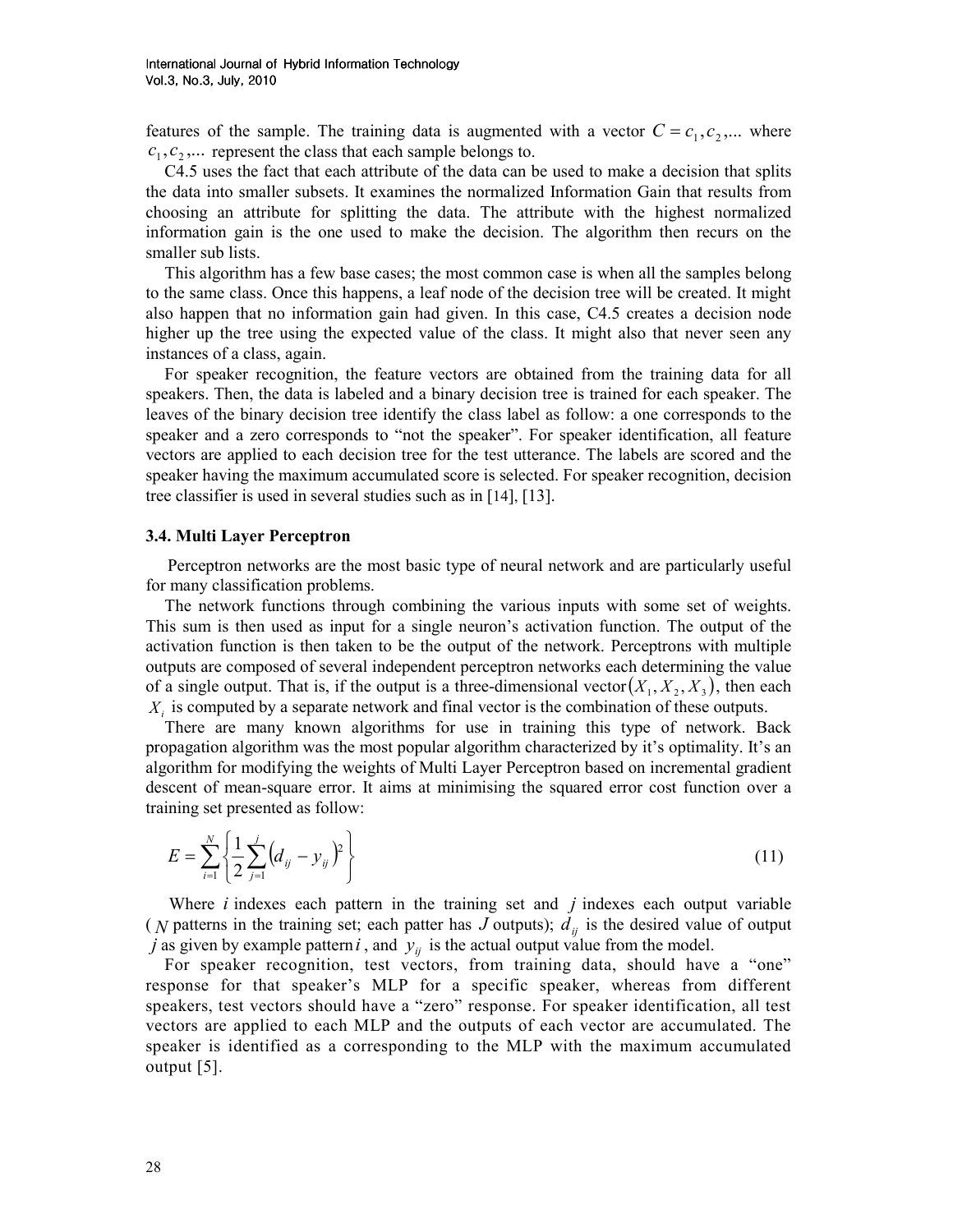# 4. Simulations

#### 4.1. Speech Corpus

The speech corpus for the experiments reported in this paper is a subset of the DARPA TIMIT corpus. This set presented 47 speakers of the same DR1 dialect. The set of speakers included 16 females and 31 males. Each speaker prompted to read ten sentences. Two sentences have the prefix "sa" (sa1 and sa2). Sentences "sa1" and "sa2" are different, but they are the same across speakers. Three sentences have the prefix "si" and five have the prefix "sx". These eight later sentences are different from one another and different across the speakers.

# 4.2. Front-End Processing and Feature Extraction

Front-end processing of speech data from TIMIT corpus encompassed splitting each conversation into separate utterances, volume normalization and pre-emphasis. Later speech signal was split into frames. The Hamming window was applied to each frame. The frames of data corresponding to silence were removed from the utterances. The data were recorded at a sample rate of 16 KHZ and a resolution of 16 bits.

The feature extraction process consists of obtaining characteristic parameters of a signal to be used to classify the signal. For speaker recognition, the features extracted from a speech signal should be invariant with regard to the desired speaker while exhibiting a large deviation from the features of an imposter. The selection of speaker unique features from a speech signal is an ongoing issue. It has been found that certain features yield better performance for some applications than do other features. Thus far, no feature set has been found to allow perfect discrimination for all condition.

In this study, we used the classical parameterization based on 12 Mel frequency cepstral coefficients (MFCC), the energy and the first and the second derivatives Delta and Delta-Delta coefficient through MATLAB Toolbox. In fact, these coefficients are the current most commonly used in speaker identification task [7], [18]. In the one hand, Zunjingand and Zhigang [22] suggested that MFCC has been widely accepted as such a front-end for a typical speaker identification system as it is less vulnerable to noise perturbation, gives little session variability and is easy to extract. In the second hand, Zanuy and Chetouani [15] suggested that the use of energy can improve the robustness of the system in the sense that it is less affected by the transmission channel than the spectral characteristics, and therefore it is a potential candidate feature to be used as a complement of the spectral information. In the third hand, Nosratighods et al. [8] suggested that dynamic cepstral features such as Delta and Delta-Delta cepstral coefficients have been shown to play an essential role in capturing the transitional characteristics of the speech signal that can contribute to better recognition.

Experiments were done on four sets of data defined as follow (see table 1):

|                 | <b>Table 1.</b> Datasets and splitting. |                  |                                           |  |  |  |  |
|-----------------|-----------------------------------------|------------------|-------------------------------------------|--|--|--|--|
| <b>Datasets</b> | Size (ko)                               | <b>Instances</b> | <b>Characteristics of every utterance</b> |  |  |  |  |
| W1              | 135                                     | 470              | middle frame                              |  |  |  |  |
| W3              | 398                                     | 1410             | three middle frames                       |  |  |  |  |
| W5              | 660                                     | 2350             | five middle frames                        |  |  |  |  |
| W7              | 922                                     | 3290             | seven middle frames                       |  |  |  |  |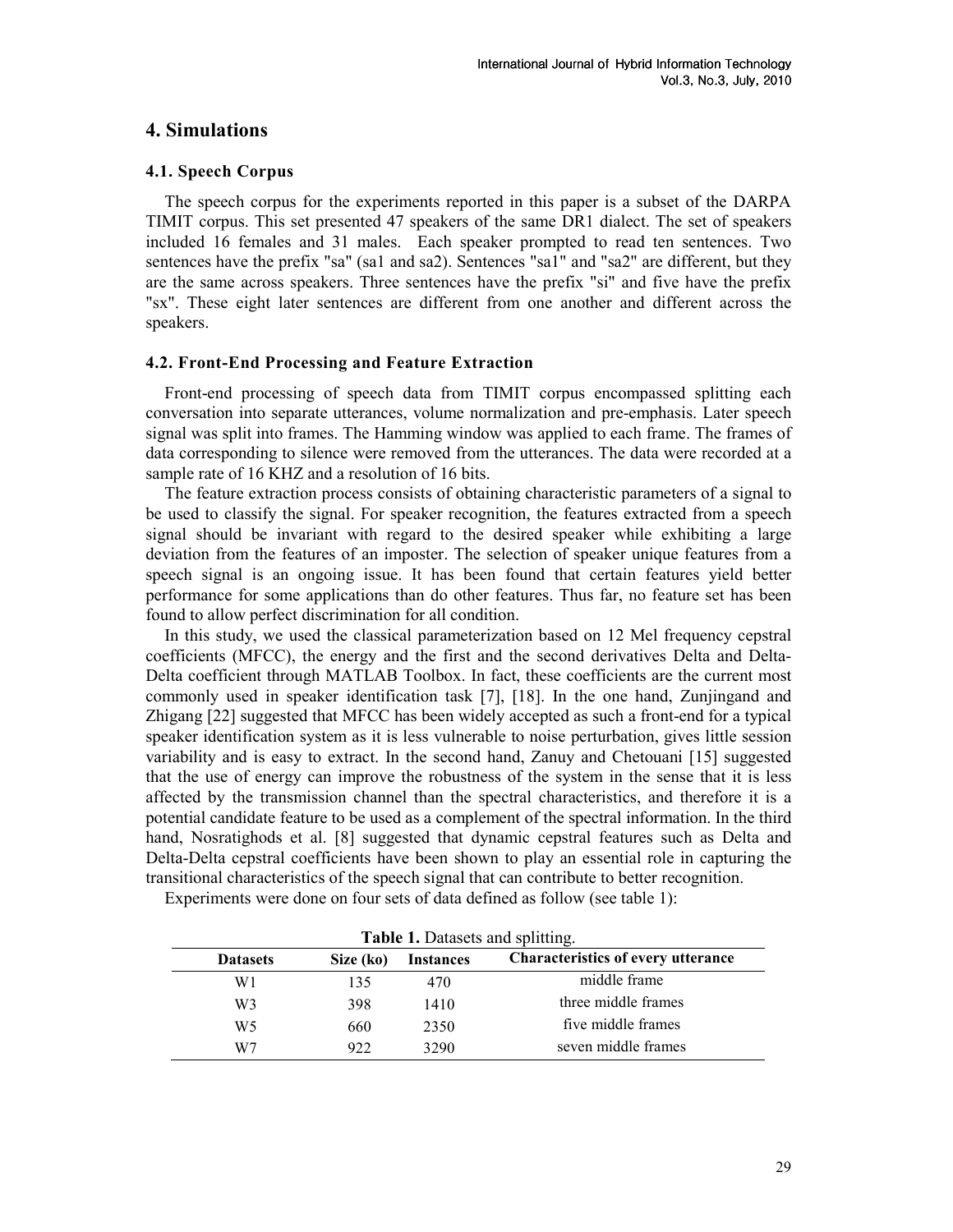#### 4.3. Classification

Machine learning algorithms presented previously were evaluated and compared for speaker identification task. We have chosen the SVM, the MLP, the C4.5 and the NB algorithms from Weka data mining package where different kernels have been evaluated for training SVM whereas default settings have been used for the other three algorithms. We normalized the training and testing datasets, as data normalization is required for some kernels due to restricted domain, and may be advantageous for unrestricted kernels.

SVM algorithm was evaluated using different kernels. For SVM using polynomial kernel, the value of  $p$  was changed from 1 to 100. Only 1, 10 and 100 were chosen in this evaluation. For SVM using RBF kernel, the value of  $\sigma$  was changed from 0.01 to 1. Only 0.01 and 0.1 were chosen in this evaluation. To handle the SVM multi-class problem, we were considered the one versus one approach classifier. This approach avoids several problems encountered with other approaches: first it is much easier to separate two speakers than to separate one speaker from all others, second, the number of training vectors is roughly equal for both classes.

All experiments were carried out using a ten-fold cross validation approach. In fact, this approach has been unfortunately under-utilized in machine learning community [3]. In [21], Zribi Boujelbene et al. suggested that cross validation approach was the most powerful to estimate the generalization error of speech recognition systems. For our experiments, data were randomly partitioned into ten equally sized where 90% were used for training and the remaining 10% were used for testing. This technique was repeated for ten times, each time with a different test data. For each time i, the identification rate  $(R_i)$  was computed by:

$$
IR_i(\%) = \frac{Num.\,Correct\,Identity.\,vectors\,(time_i)}{Total\,Num.\,of\,Vectors\,(time_i)} \times 100. \tag{12}
$$

The mean of the ten  $IR_i$  present the IR of all data.

# 5. Results and discussion

Our motivation was to analyse how much the different datasets results depending on the kernel function training SVMs and on the choice of the machine learning algorithms.

#### 5.1. Performance evaluation of SVM kernels for speaker identification task

In this part of study, we were attempted to investigate the best choice among SVM kernels for speaker identification task. Table 2 presented the performance of SVMs trained with linear, polynomial and RBF kernels on the TIMIT corpus by using different datasets.

Table 2 showed that SVMs trained using linear kernel had achieved an IR between 5.11 % and 39.40 %. However SVMs trained using polynomial kernel with  $p = 1$  had achieved an IR between 5.32 % and 38.89 %. We remarked that these two classifiers had almost the same behaviour whatever datasets used.

It can be seen that SVMs trained using polynomial kernel with  $p = 10$  had reported a marked improvement in speaker identification performance gradually with increasing the frame numbers. Indeed the IR for W1 database was equal to 6.38 %, the IR for W3 database was equal to 74.89 %, the IR for W5 database was equal to 81.79 % and the IR for W7 database was equal to 77.81 %. We noted that the best IR was reported by using W5 database.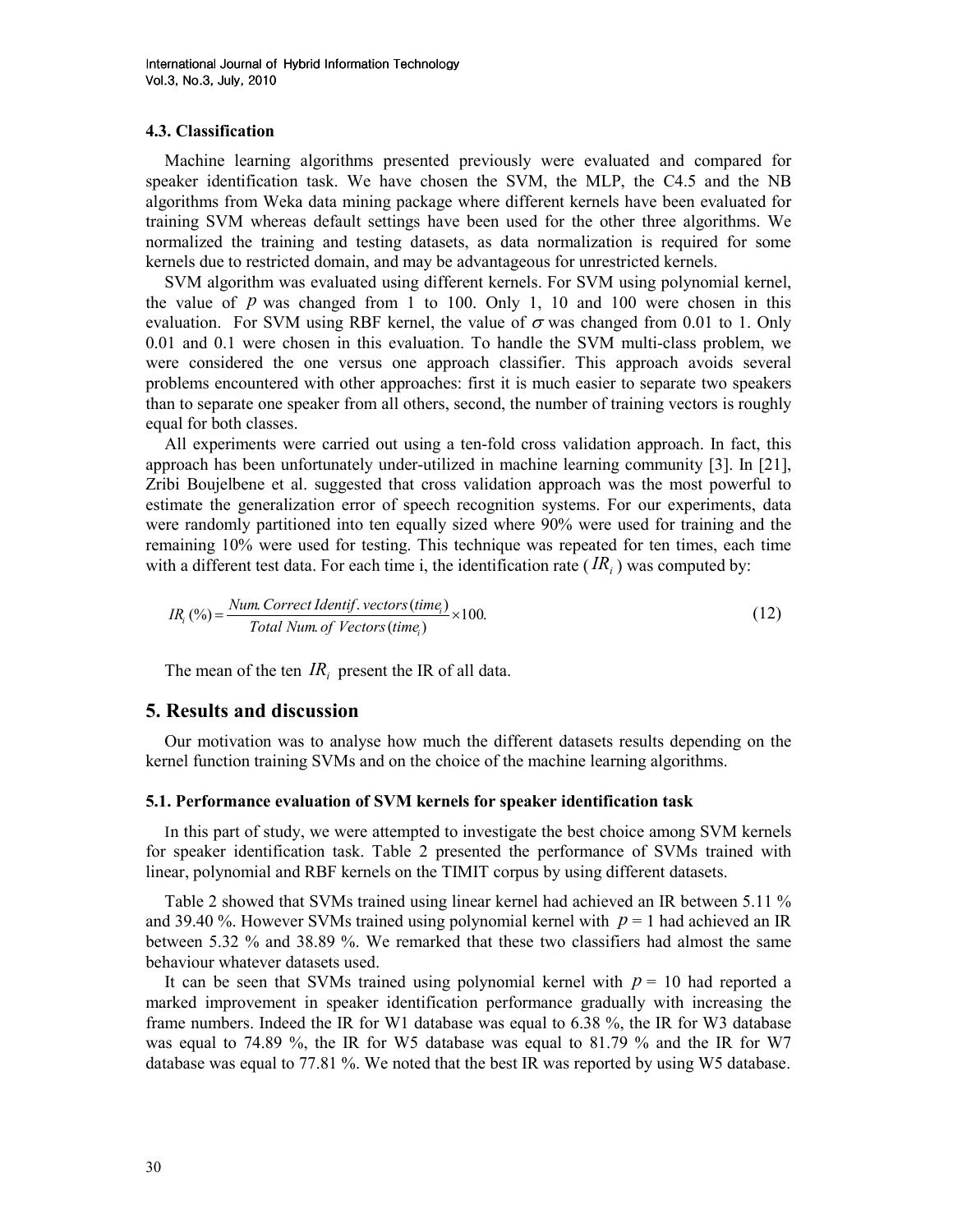It can be seen also, that SVMs trained using polynomial kernel with  $p = 100$  had reported the lowest IR equal to 2.13 % for all datasets. We suggested that SVMs trained using polynomial kernels performed worst by increasing the  $n$  value.

It can be noted that SVMs trained using RBF kernel with  $\sigma = 0.01$  had achieved an IR between 4.68 % and 23.77 %, however, this IR was reported between 4.25 % and 68.51% where  $\sigma = 0.1$ . We concluded that SVMs trained using RBF kernel with  $\sigma = 0.1$  performed better than SVMs trained using RBF kernel with  $\sigma = 0.01$  for W3, W5 and W7. However SVMs trained using polynomial kernel with  $p = 10$  performed significantly better than SVMs trained using RBF kernel with  $\sigma$  = 0.1 for all datasets.

| Data           | Liniaire | <b>Polynomial</b><br>$(p=1)$ | Polynomial<br>$(p = 10)$ | Polynomial<br>$(p = 100)$ | <b>RBF</b><br>$(\sigma = 0.01)$ | <b>RBF</b><br>$\sigma = 0.1$ |
|----------------|----------|------------------------------|--------------------------|---------------------------|---------------------------------|------------------------------|
| W1             | 5.11     | 5.32                         | 6.38                     | 2.13                      | 4.68                            | 4.25                         |
| W <sub>3</sub> | 36.95    | 36.59                        | 74.89                    | 2.13                      | 21.35                           | 68.51                        |
| W <sub>5</sub> | 39.40    | 38.89                        | 81.79                    | 2.13                      | 22.98                           | 28.25                        |
| W7             | 38.14    | 37.96                        | 77.81                    | 2.13                      | 23.77                           | 28.45                        |

Table 2. Performance evaluation of SVM kernels for speaker identification task (%)

It can be easily observed that SVMs trained using polynomial kernel ( $p = 10$ ) applied in W5 datasets had provided the best performance than other kernels.

#### 5.2. Performance evaluation of SVM, NB, C4.5 and MLP for speaker identification task

In this part of study, we were attempted to investigate the best choice among four popular machine learning algorithms for speaker identification task. Table 3 presented the performance of SVM, NB, C4.5 and MLP on the TIMIT corpus by using different datasets.

| $\frac{1}{2}$ |            |       |       |            |  |  |  |
|---------------|------------|-------|-------|------------|--|--|--|
| Data          | <b>SVM</b> | NB    | C4.5  | <b>MLP</b> |  |  |  |
| W1            | 6.38       | 30.21 | 4.68  | 6.81       |  |  |  |
| W3            | 74.89      | 29.43 | 28.16 | 46.52      |  |  |  |
| W5            | 81.79      | 31.79 | 35.91 | 50.85      |  |  |  |
| W7            | 77.81      | 30.21 | 34.32 | 49.88      |  |  |  |

Table 3. Performance evaluation of SVM, NB, C4.5 and MLP identification rate for speaker identification task (%)

Table 3 showed that NB algorithm had achieved an IR between 29.43% and 30.21%. We remarked that this classifier had the same behavior whatever datasets used. However C4.5 algorithm had achieved an IR between 4.68% and 35.91% where the best performance was reported by W5 dataset. Table 3 showed also, that MLP algorithm had achieved an IR between 6.81% and 50.85% where the best performance was reported by W5 dataset. Whereas SVM training polynomial kernel ( $p = 10$ ) showed the highest IR compared to all these latest machine learning algorithms. This IR is equal to 81.79% assured by W5 dataset. So, we can conclude that the W5 dataset reported the best performance for all latest algorithms.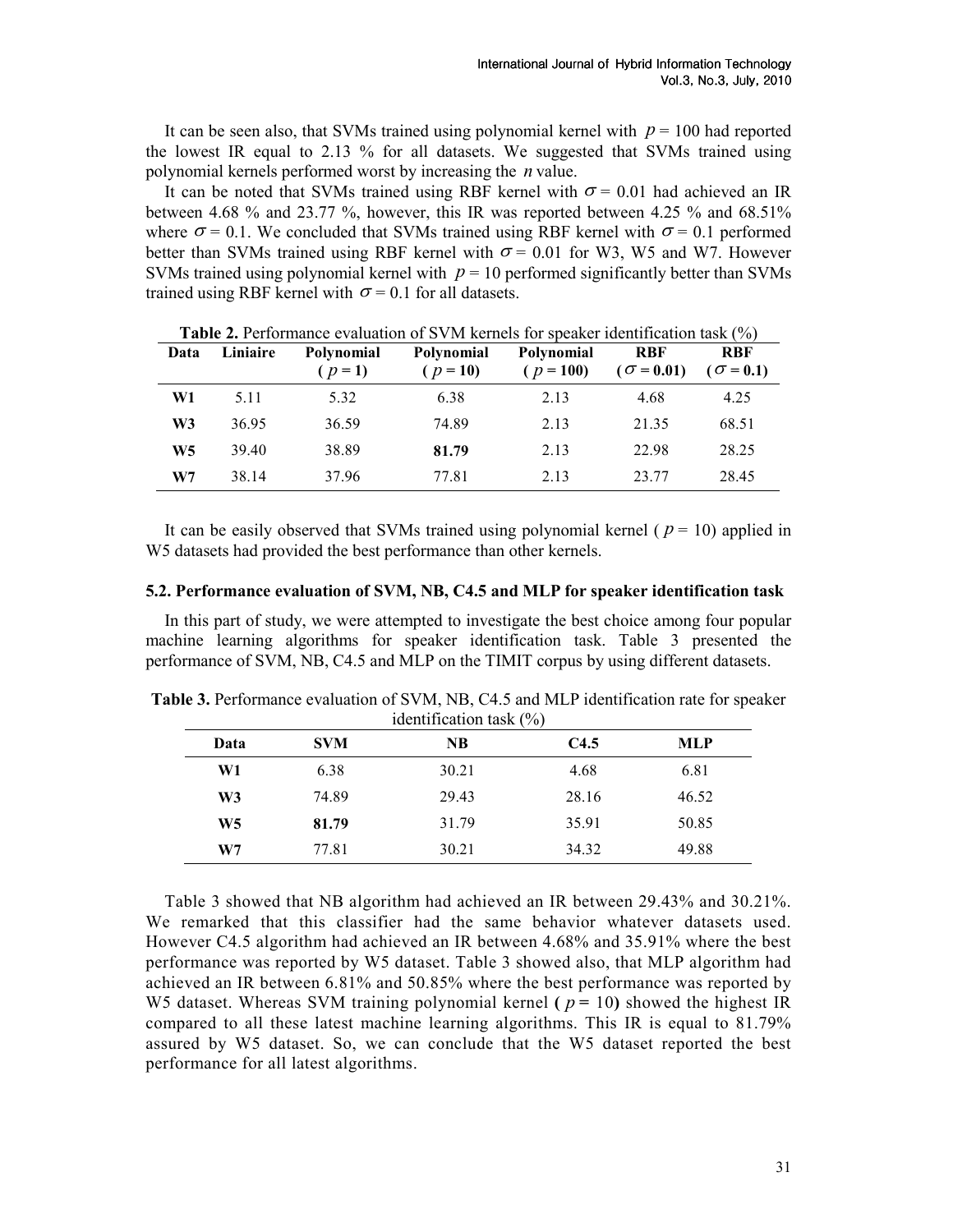Figure 2 presented the IR average of SVM, NB, C4.5 and MLP classifiers for all the datasets. It showed that the SVM algorithm provided significantly the best performance than NB, C4.5 and MLP machine learning algorithms. In deed, the IR average for all datasets provided by C4.5 algorithm is equal to 25.77%, the IR average for all datasets provided by NB algorithm is equal to 30.41%, the IR average for all datasets provided by MLP algorithm is equal to 38.51% and the IR average for all datasets provided by SVM algorithm is equal to 60.22%.



Figure 2. Comparative study of classifier performance for all datasets

# 6. Conclusion

In this paper, we have presented the performance of SVM algorithm using different kernels on four different datasets and a comparison was made with conventional machine learning algorithms to solve the speaker identification task. In deed, we were attempted to investigate the best choice among SVM kernels namely linear, polynomial and radial basis function (RBF) kernels for text independent speaker identification using the TIMIT corpus. Different degree of the polynomial kernel and different width of the RBF kernel were evaluated. To specify our feature space, we have explored all sentences pronounced by all male and female speakers to assure a multi-speaker environment. Four datasets were defined depending on the number of middle frame for each feature vector. W1 dataset was characterized by one middle frame, W3 dataset was characterized by three middle frames, W5 dataset was characterized by five middle frames and W7 dataset was characterized by seven middle frames. Then a comparative study was made to investigate the best choice among SVM trained using the best choice of kernel function, Naïve Bayes, C4.5 decision tree and MLP algorithms.

Our studies reveal that SVM polynomial kernel provided the best performance than other kernels even for large datasets and the resulting SVM algorithm was consequently very efficient and provided the best performance than NB, C4.5 and MLP algorithms. However, varying kernels is not the ideal solution for SVM optimization especially that the selection of the type of kernel is not an easy task even if the choice of these parameters has a significant effect on the performance of this algorithm. In addition, The NB, C4.5 and MLP algorithms can also be improved and adopted to our problem.

Thus, as a future work, we will focus on optimizing the NB, C4.5 and MLP systems by adopting its parameters and we will include other comparison criteria such as the complexity of different algorithms and the time of learning as a measure of classifier speed.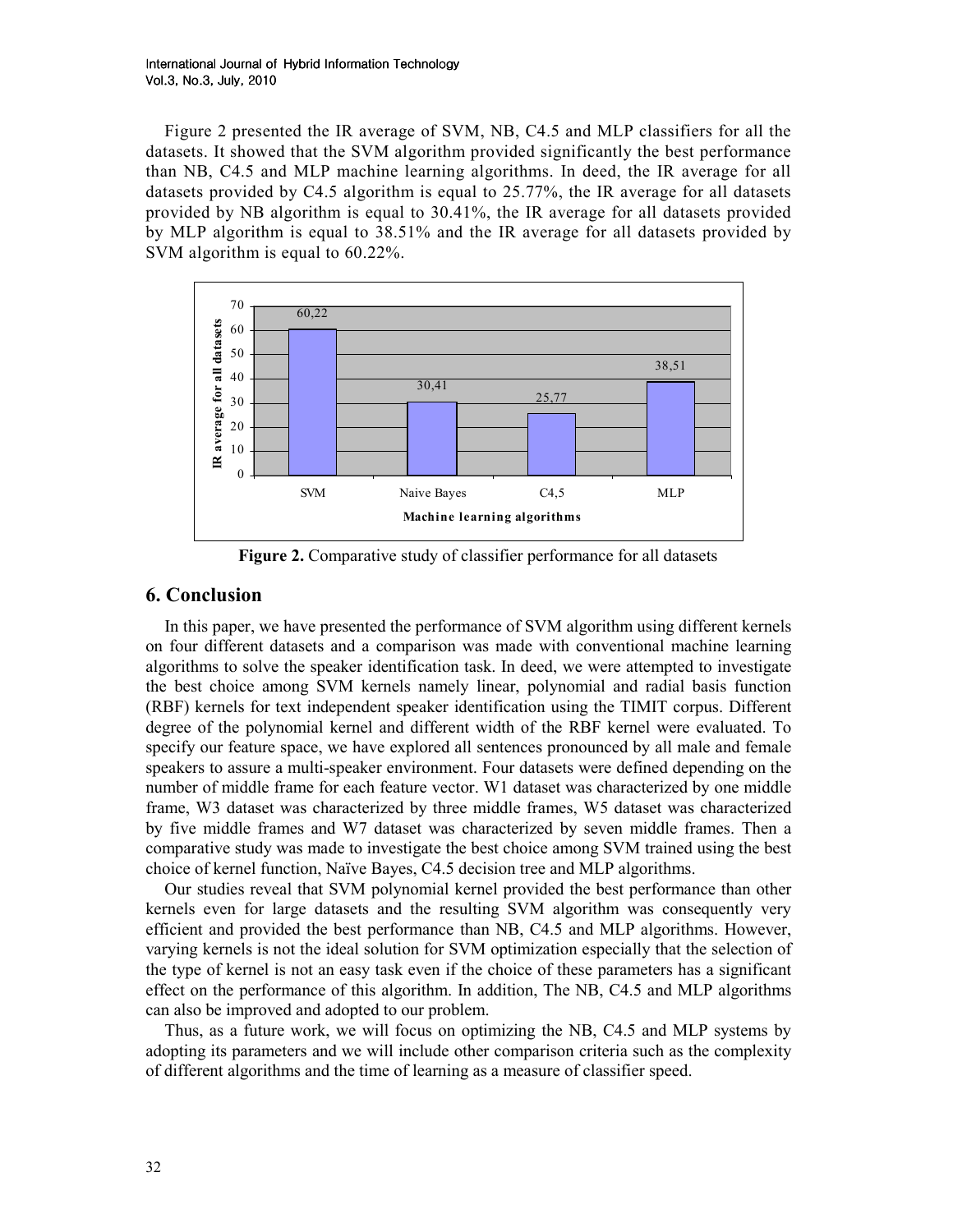# 7. References

[1] A. B. M. S. Ali, and A. Abraham, "An Empirical Comparison of Kernel Selection for Support Vector Machines", Soft computing systems: design, management and applications, Ajith Abraham, Javier Ruiz-del-Solar,Mario Köppen (eds.), IOS Press Publisher, Amsterdam, 2002, pp. 321-330.

[2] M. Bak, "Support Vector Classifier with Linguistic Interpretation of the Kernel Matrix in Speaker Verification", Man-Machine Interactions, Krzysztof A. Cyran,Stanislaw Kozielski, James F. Peters (eds.), ISSN 1867-5662, Springer, 2009, pp 399-406.

[3] M. Bentoumi, G. Millerioux, G. Bloch, L. Oukhellou and P. Aknin, "Classification de Défauts de Rail par SVM," Congrès International IEEE de Signaux, Circuits et Systèmes SCS'04, Tunisie, 2004, pp. 242-245.

[4] C. J. C. Burges and B. Schölkopf, "Improving the Accuracy and Speed of Support Vector Learning Machines", Advances in Neural Information Processing Systems 9, Cambridge, MIT Press, 1997, pp. 375–381.

[5] M. Gerber, R. Beutler, B. Pfister, "Quasi Text-Independent Speaker-Verification based on Pattern Matching", INTERSPEECH 2007, Antwerp, Belgium, August 2007, pp. 1993-1996.

[6] T. Joachims, "Text Categorization with Support Vector Machines: Learning with Many Relevant Features", the 10<sup>th</sup> European Conference on Machine Learning ECML-98, 1998, pp. 137-142.

[7] E. Monte-Moreno, M. Chetouani, M. Faundez-Zanuyn and J. Sole-Casals, "Maximum Likelihood Linear Programming Data Fusion for Speaker Recognition," Speech Communication, 2008, doi: 10.1016/j.specom.2008.05.009.

[8] M. Nosratighods, E. Ambikairajah, and J. Epps, "Speaker Verification using A Novel Set of Dynamic Features", the 18th International Conference on Pattern Recognition, vol. 4, 2006, pp. 266-269.

[9] S. Pigeon, P. Druyts and P. Verlinde, "Applying Logistic Regression to the Fusion of the NIST'99 1-Speaker Submissions", Digital Signal Processing, Vol. 10.1-3, January 2000, pp. 237-248.

[10] P. Rose, "Technical Forensic Speaker Recognition: Evaluation, Types and Testing of Evidence", Computer Speech & Language, Vol. 20.2-3, April-July 2006, pp. 159-191.

[11] D. Reynolds, "An Overview of Automatic Speaker Recognition Technology", the International Conference on Acoustics, Speech, and Signal Processing ICASSP 02, Orlando, Florida, USA, 2002, pp. 4072–4075.

[12] M. Schmidt, "Identifying Speaker with Support Vector Networks", In Interface Proceedings, Sydney, 1996.

[13] W. Wang, Ping Lv, QingWei Zhao and YongHong Yan, "A Decision-Tree-Based Online Speaker Clustering," the Third Iberian Conference IbPRIA 07, Vol. 4477, Spain, June 2007, pp. 555–562.

[14] J. Yamagishi, T. Masuko, K. Tokuda, and T. Kobayashi, "A Training Method for Average Voice Model Based on Shared Decision Tree Context Clustering and Speaker Adaptive Training", the International Conference on Acoustics, Speech, and Signal Processing ICASSP 03, vol. 1, April 2003, pp.716-719.

[15] M. F. Zanuy and M. Chetouani, "Nonlinear predictive models: overview and possibilities in speaker recognition," Workshop on Nonlinear Speech Processing, Springer, 2005, pp. 170-189.

[16] H. Zhang, "The Optimality of Naive Bayes", the 17<sup>th</sup> International FLAIRS conference, Florida, USA, May 2004, pp. 17-19.

[17] S. Zribi Boujelbene, D. Ben Ayed Mezghani and N. Ellouze, "Applications of Combining Classifiers for Text-Independent Speaker Identification", the 16<sup>th</sup> IEEE International Conference on Electronics, Circuits and Systems ICECS 09, pp. 723-726, Hammamet-Tunisia, December 2009.

[18] S. Zribi Boujelbene, D. Ben Ayed Mezghani, and N. Ellouze, "Improved Feature data for Robust Speaker Identification using hybrid Gaussian Mixture Models - Sequential Minimal Optimization System", The International Review on Computers and Software, Vol. 4.3, ISSN: 1828-6003, May 2009, pp.344-350.

[19] S. Zribi Boujelbene, D. Ben Ayed Mezghani, and N. Ellouze, "Robust Text Independent Speaker Identification Using Hybrid GMM-SVM System", Journal of Convergence Information Technology – JDCTA, Vol. 3.2, ISSN: 1975-9339, June 2009, pp.103-110.

[20] S. Zribi Boujelbene, D. Ben Ayed Mezghani, and N. Ellouze, "Support Vector Machines approaches and its application to speaker identification", IEEE International Conference on Digital Eco-Systems and Technologies DEST-09, Turkey, Jun 2009, pp.662-667.

[21] S. Zribi Boujelbene, D. Ben Ayed Mezghani and N. Ellouze, "Vowel Phoneme Classification Using SMO Algorithm for Training Support Vector Machines", the IEEE International Conference on Information and Communication Technologies: from Theory to Applications ICTTA-08, Syria, 2008, pp. 1-5.